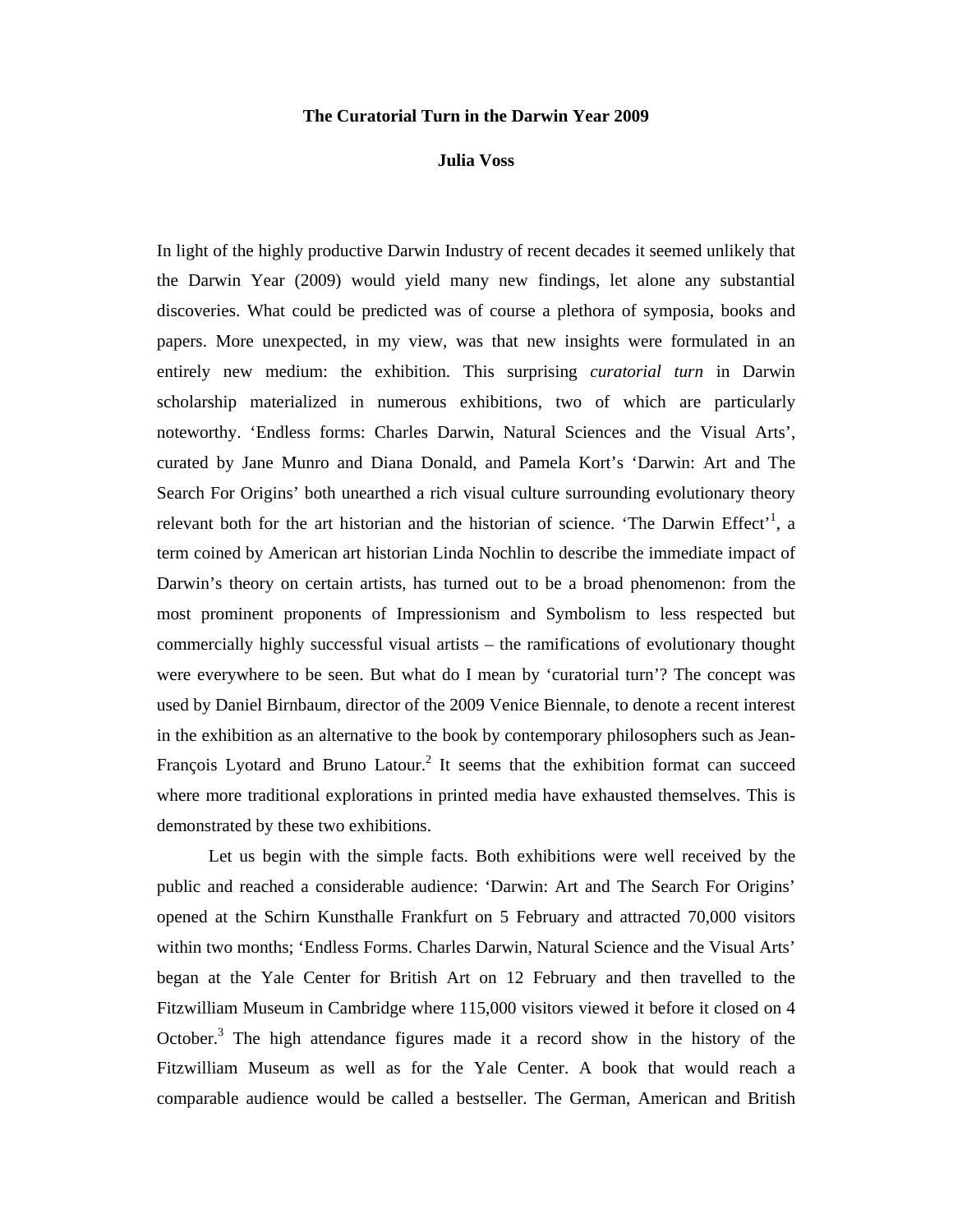press wrote enthusiastic reports. The historian Harriet Ritvo, in her review in *Science*, called 'Endless Forms' a 'fascinating and spectacular exhibit' that would provide 'new answers and many new questions' to the layman as well as the specialist.<sup>4</sup> The *New York Times* described it as a 'remarkable exhibition' that demonstrates how 'our ways of seeing have evolved because of the power of his [Darwin's] vision'.<sup>5</sup> The *Daily Telegraph* voted it the 'Best Show of the Year' and the BBC ran a slide show on its website.<sup>6</sup> It even won the prestigious 2009 William M. B. Berger Prize for excellence in the field of British art history. In Germany, 'Darwin: Art and the Search for Origins' was featured in 'Tagesschau', Germany's most watched television evening news programme. It was also covered in a small series by the French/German television network 'Arte'. The weekly magazine *Spiegel* called it a 'thrilling show'7 and the *Frankfurter Allgemeine Zeitung* pointed out that the show broke away from 'simply celebrating Darwin as an icon', commenting that 'the outstanding virtue of this show [is] that it makes visible the changing attitudes towards Darwin's work'.<sup>8</sup>

Both exhibitions overlapped in terms of their scope. They were devoted mainly to the nineteenth century, starting some years before the publication of Charles Darwin's *Origin of Species* in 1859. The Frankfurt show also covered in two rooms the beginning of the twentieth century, ending with the Surrealist artist Max Ernst and his dark vision of history in the light of Darwinism. Both shows mixed two-dimensional displays (paintings, drawings, maps, book or journal illustrations, wallcharts) with three-dimensional displays (statues, sculptures, zoological and botanical specimens, and scientific instruments). Both blurred the borders between high art and popular culture. In Frankfurt Arnold Böcklin's monumental oil paintings were displayed with cuttings from the illustrated press [fig. 1]. In Cambridge one could move from works by the famous French Impressionists Cézanne, Monet and Degas to an overly decorated lady's fan from the 1870s. Although both exhibitions turned out to be a success it has to be pointed out that neither the richness and diversity of the displays nor the high attendance figures can be taken for granted. From a museum perspective, theme exhibitions are known to be difficult and much less attractive to the public than monographic exhibitions on well-known artists. Exhibiting only Monet or Cézanne means playing safe, while exhibiting works by the same artists as an aesthetic response to Darwin means taking a risk. Although one might argue that the power attached to Darwin's name is analogous to that of a prominent painter, the curators made clear in the exhibition panels that they did not provide a simple biographical account of his life but a thematic exploration of the reception of his work. That meant organising the

**Julia Voss, The Curatorial Turn in the Darwin Year 2009 19**: Interdisciplinary Studies in the Long Nineteenth Century, 11 (2010) www.19.bbk.ac.uk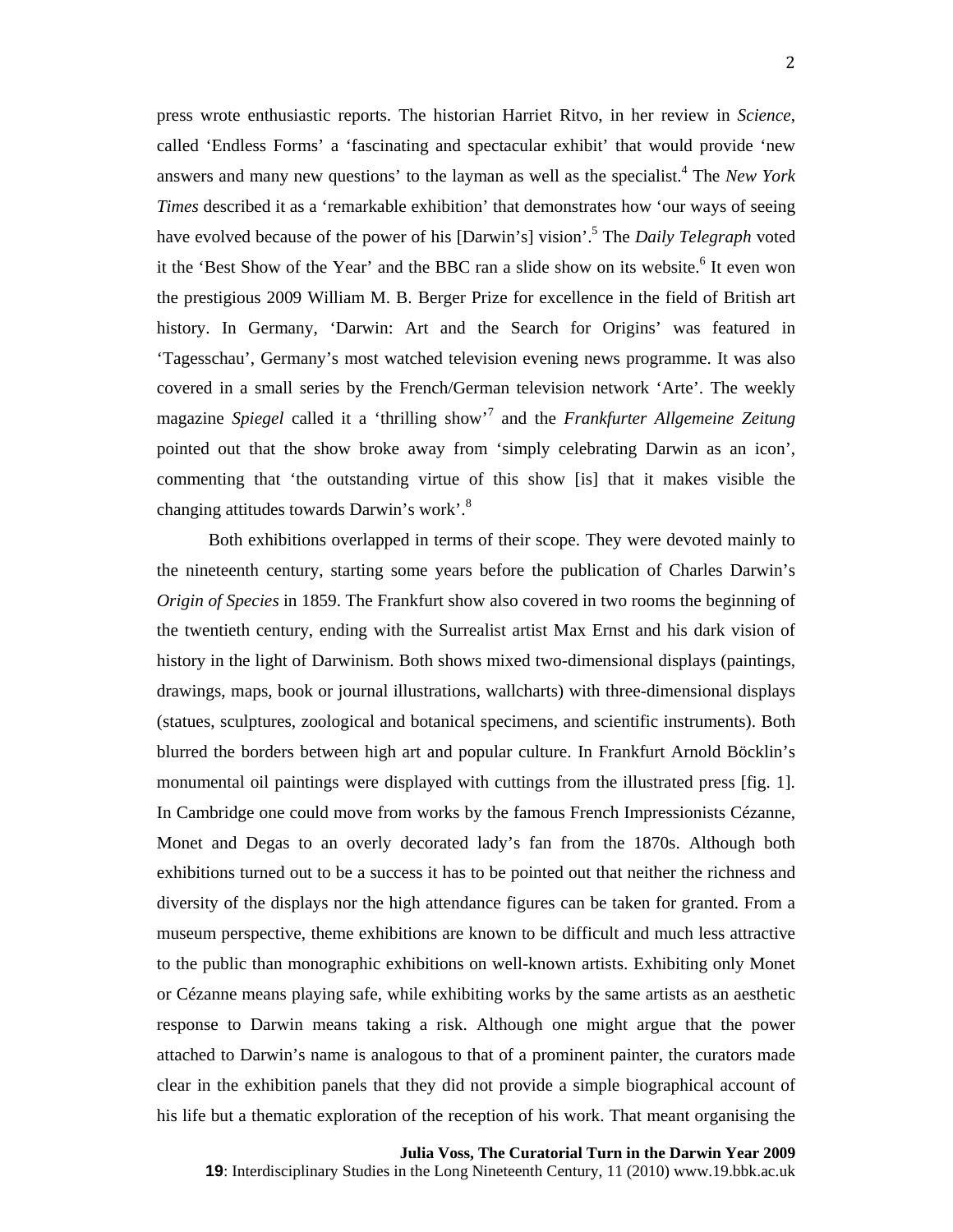exhibits in new and different ways. Moreover, lenders such as museums and private collectors are more reluctant to give works of art to theme exhibitions. Monographic shows guarantee that a work is presented within the context of masterpieces and enhances its value. Theme shows might, to the contrary, surround a picture with ephemeral displays of popular culture. No matter how valuable the cultural or historical insight of these connections might be  $-$  in terms of prestige, it threatens the value of high art. Thus the lack of some artists in the shows on Darwin is telling as well. For instance, Gustav Klimt is known for being a vivid follower of the dispute on Darwinist themes around  $1900$ .<sup>9</sup> Yet, none of the curators was able to obtain a work by Klimt for the shows in question.

The key question is in what way did the visual display help to reach new insights? What did the *curatorial turn* make us see that we did not see before? The first part of the answer is obvious. These exhibitions made available visual material that had been buried in archives and museum spaces since the nineteenth century, a fact that became clear to visitors on examination of small details such as framing and provenance. In Frankfurt, for example, Léon Maxime Faivre's painting *Deux mères* from 1888, showing a cave woman and a cave bear fighting for their offspring's survival, hung in a rather awkward-looking wooden archival frame suggesting that it was previously stored but not displayed in the Musée d'Orsay in Paris and did not take part in the grand narrative of art history told in the museum rooms. The same disclosure was evident from the exhibition tags of Gabriel von Max's paintings. Although highly visible in the nineteenth century, Max's paintings of anthropomorphic monkeys were not collected by museums but by private individuals. With the notable exception of the *Kunstrichter* [fig. 2] the majority's provenance was labelled 'private collection'. Again, a successful artist was written out of history as he failed to enter the art institutions that guarantee an artist's afterlife. In Frankfurt not only Max's painting reentered the public stage but also his huge and long forgotten scientific collection, consisting of objects from anthropology, ethnology and natural history. Max was a correspondent of the German evolutionist Ernst Haeckel and provided him with one of the earliest representations of primeval man. Haeckel had Max's oil painting *Pithecanthropus alalus*, also displayed in Frankfurt, hanging in his study.<sup>10</sup>

Yet, there is more to an exhibition than the discovery of paintings and objects. Let us come back to the question of the curatorial turn. It seems noteworthy that it was a sociologist of science, Bruno Latour, who has turned most prominently to the exhibition format in recent years. Like the organisers of the Darwin exhibitions, Latour chose an art institution, the Zentrum für Kunst und Medientechnologie (ZKM) in Karlsruhe, for two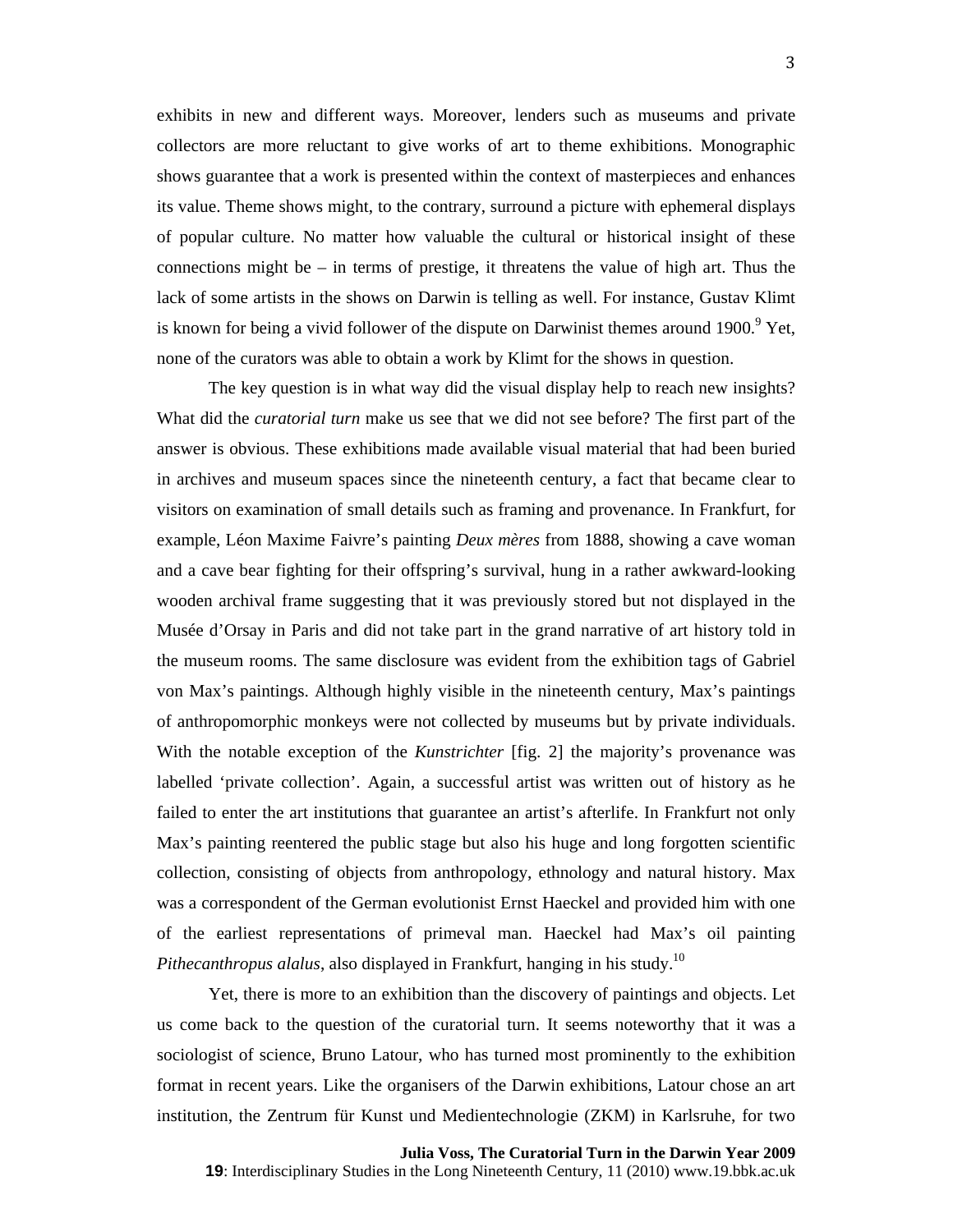exhibitions that dealt with the history and sociology of science.<sup>11</sup> But why was science introduced to an art institution? What were the advantages? How did an art institution influence a show on a scientific theory? First, the visual effect is simple but strong – the viewer's perspective and understanding change substantially. Whereas a visitor of a science museum expects to learn facts, the art museum goer expects to experience an individual encounter and a reflection of a theme. Science museums are factual; art museums are about views and how things change. The same object takes on a different meaning if it is in a natural history/science museum than if it is in an art museum. Thus a taxidermic group like John Hancock's *Struggle with the Quarry* would, if placed in a natural history museum, simply illustrate the notion of the war of nature [fig. 3]. In an art museum, however, it broaches the issue of the war of nature rather than illustrating it. Treated as if it was an artwork its aesthetic quality becomes visible as it becomes obvious that it needs interpretation. Two very different museological traditions have effectively shaped two different ways of seeing. Whereas the visitor of a science museum is used to learning by looking at objects, the visitor of an art museum is used to reflecting on the objects displayed. The active gaze of the latter turns out to be a surprising aid to a cultural reading of science. Framed in an art museum and embodied by multiple objects, scientific theories display their multilayered identities. They start to oscillate between art and science, fact and fiction. Generations of science historians and science sociologists have painstakingly argued for blurred borders of culture and science. The simple act of putting a scientific theory into an art space does just that very efficiently.

Moreover, it seems clear to me that the visual juxtapositions possible in an exhibition helped to throw substantially new light on issues we all thought had been fully explored. The Frankfurt exhibition guided the spectator through a maze-like corridor, allowing for a highly productive zig-zag view, and a departure from traditional categorising. Thus Symbolist works of art that art historians traditionally have seen as dealing primarily with classical mythology suddenly emerged as clearly relevant for an early reception of evolutionary theory. Art epochs such as 'Symbolism' or 'Historicism' could be just as rightfully called 'Darwinism'. In Frankfurt the visitor walked into a cabinet room with its entrance flanked by two of Jean Carriès' sculptures which could just as easily inhabit a Gothic cathedral as the prehistoric past [fig. 3]. Having entered the room the visitor would be surrounded by Odilon Redon's lithographs with their half human, half organic creatures. Leaving again, the viewer would bump into Böcklin's paintings of sea-dwelling organisms bearing a human body and a fish tail. These have

**Julia Voss, The Curatorial Turn in the Darwin Year 2009 19**: Interdisciplinary Studies in the Long Nineteenth Century, 11 (2010) www.19.bbk.ac.uk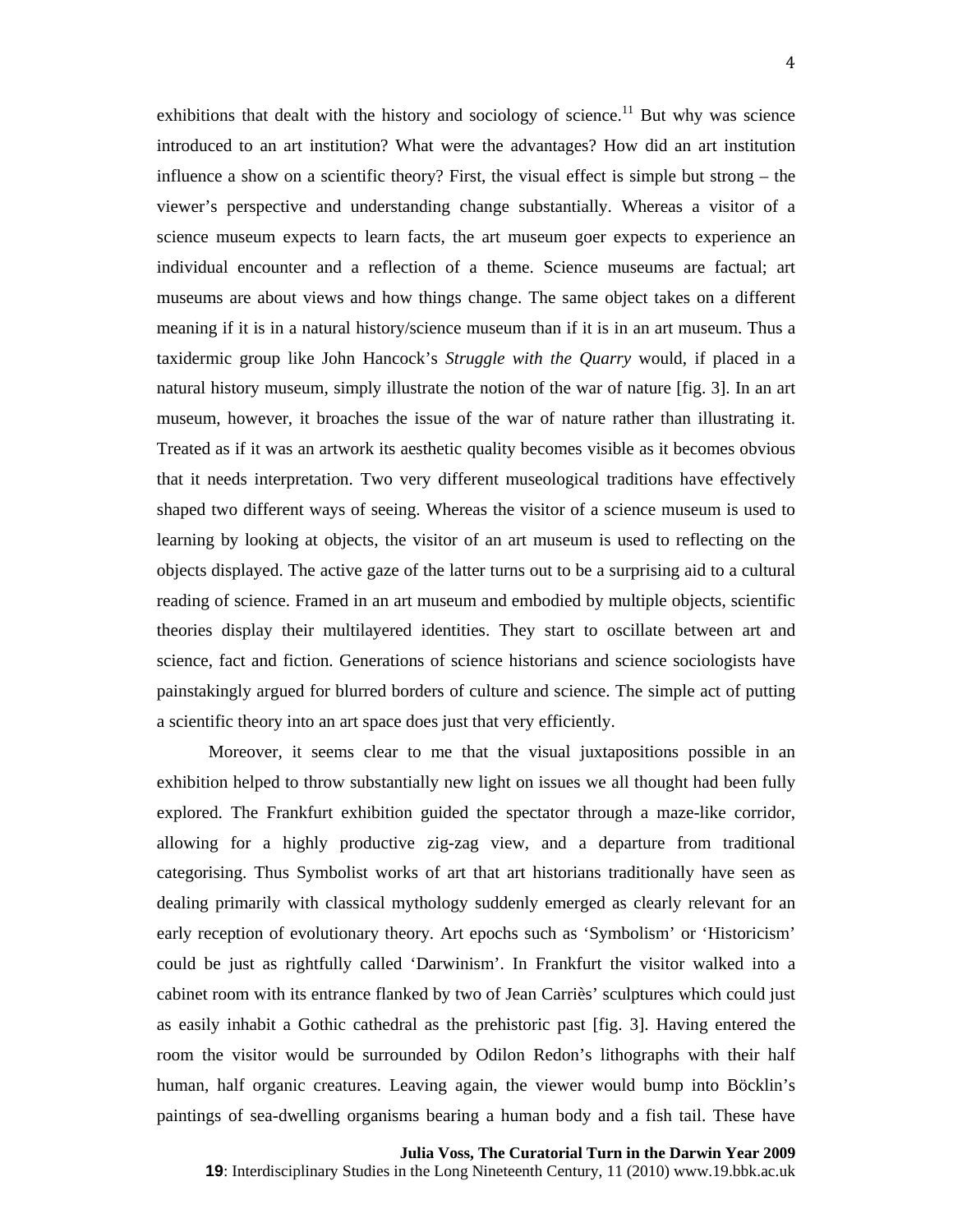usually been interpreted as an outcome of the artist's readings of Nietzsche and ancient mythology. Yet, there was a far more obvious reason to ponder upon the human-fish form: evolutionary theory. For the nineteenth-century spectator, Böcklin's paintings evoked a hybrid world that had been called into being in the course of the debate on origins following Darwin's writings. Thus when Böcklin's half creatures were criticized for not conforming to classical iconography, Carus Sterne, a popular German science writer and devoted supporter of Ernst Haeckel, defended them on the grounds of their fidelity to evolutionary theory claiming 'reality has long surpassed phantasy'.<sup>12</sup> What had motivated Böcklin is less clear, since he rarely commented on his work, nor did he leave a diary or detailed letters. For the exhibition's purposes, however this context of production is less relevant than the context of reception. The Frankfurt show was not concerned with tracing the intellectual influences of Darwinian theory on particular artists, but rather with reconstructing the wider visual culture in which both German art and science were embedded.

There are several reasons why the aesthetic impact of evolutionary theory has not received full attention in previous research.<sup>13</sup> On the one hand, art historians interested in the nineteenth century and the rise of the avant-garde have been little inclined to include popular art in their research. Art from the Salon as well as animal painting has been considered to be in bad taste by scholars, and this has led to an astonishing reversal. The most popular painters of their time – like Edwin Landseer in England or Gabriel von Max in Germany – are often the least studied. Of equal importance is that most historians of science have been more interested in the moment of discovery than in the multiple ways scientific theories have reached a larger audience. As James A. Secord has pointed out, the reasons why a certain theory spreads should be as thoroughly studied as why a certain theory was formulated.<sup>14</sup> Yet, particularly popular images were suspected to distort evolutionary theory.<sup>15</sup> The fact that these images productively contribute to the wide success of Darwin's thought has been less acknowledged. Thinking with the eye was not something alien to Darwin. To the contrary, as I have shown in my book, *Darwin's Pictures. Views of Evolutionary Theory, 1837-1874* (2007/2010), Darwin himself sketched out his theory visually over and over again and also relied on book illustrations when he presented it to the public. Regarding reception, it was Janet Browne who first drew attention to pictures such as caricatures as vehicles rather than obstacles for the diffusion of evolutionary theory.16 Given Darwin's own familiarity and engagement with popular artists and illustrators, it is perhaps not remarkable that he followed the broad reception of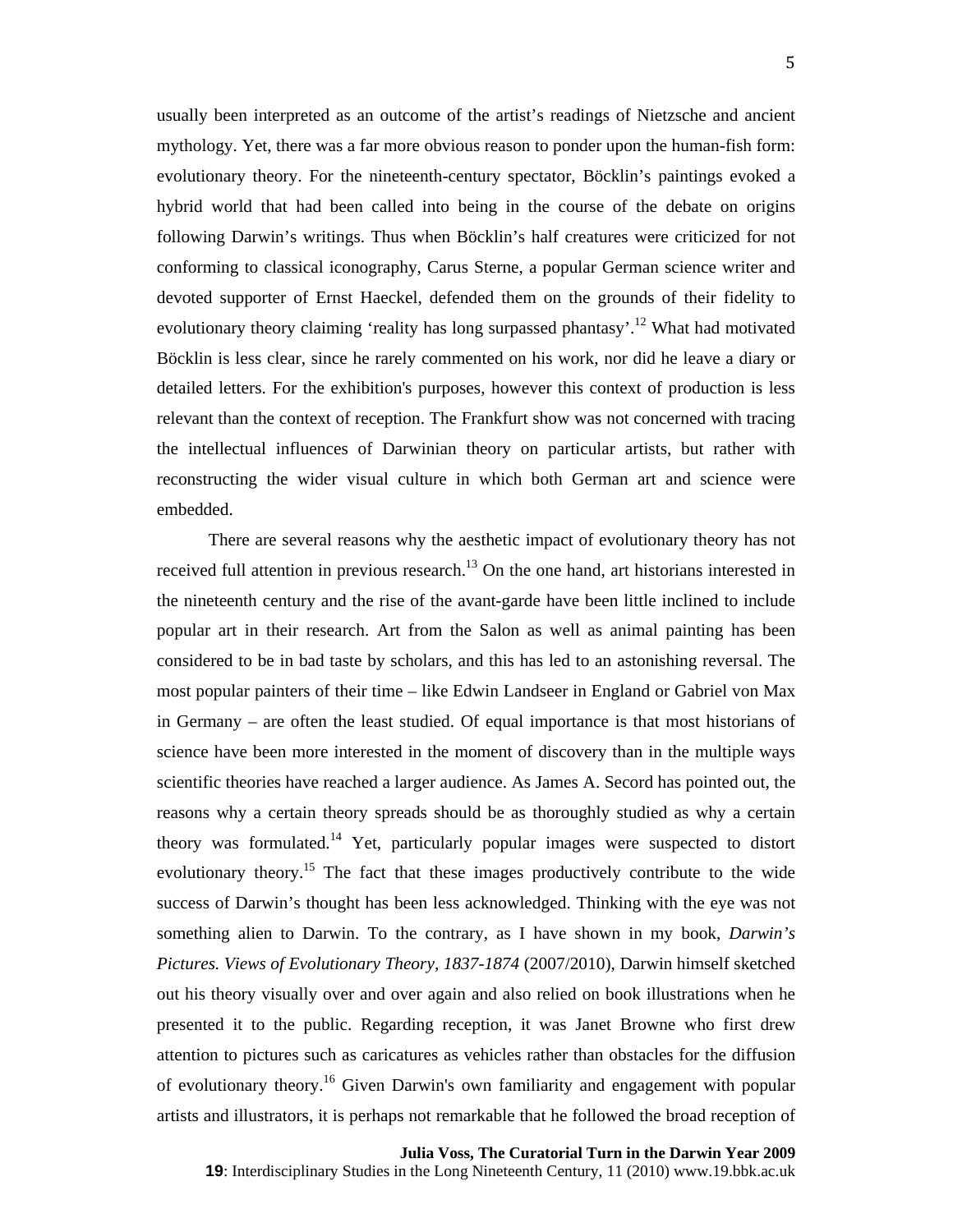his theory by collecting newspaper clippings and caricatures without worrying about mistakes and misunderstandings too much. In fact, although historians of science have repeatedly pointed out how Ernst Haeckel's or Thomas Henry Huxley's views differed from Darwin's theory of evolution, Darwin himself never corrected any of his followers. He would discuss differences in letters. However, as long as a colleague wrote in support, no matter how different his views were, Darwin felt no urge to insist on his specific view. He was obviously less sensitive to distortion than the scholars who studied him after his death. If every scientist had his version of evolutionary theory, every artist produced a different view as well. This astounding variety of ways of seeing is displayed in the multitude of different sources included in the exhibitions: books, newspapers, wall charts, caricatures, paintings, illustrations. What struck me most was the recurrence of mythological themes, starting from Böcklin's fauns, mermaids and serpents up to Faivre's wrestlers and mothers. Similar to the way that classical mythology had been rendered in an infinite number of variations, Darwinism has provided a point of departure for artists and makers of images. In fact, his theory, on the level of images, seems fully compatible with the topoi of mythological narratives such as rivalry, jealousy, motherhood, and heroism. Like myths they also claimed a universal truth; the behaviour of cavemen was considered as archetypical as that of ancient heroes. It would seem that Darwin thus provided a new mythology which replaced, combined or redefined gods and monsters with or as cavemen, dinosaurs and hairy apes.

Whilst children in the first half of the nineteenth century learned moral lessons with the help of imagery taken from Greek sagas, after 1859 their imagination was also stimulated by evolutionary schemes showing dinosaurs and others fighting for survival. No doubt, this remains the case today – all the way up to the production of *Jurassic Park*. Far from occupying only the layman's vision of prehistory, these images have often been deeply impressed on the scientist's mind. When asked who had had the greatest influence on his thinking, the American evolutionary biologist and paleontologist Stephen Jay Gould gave the following answer: 'If one seeks the name of the person most responsible for our usual sense, our everyday "feel", of the nature, status, beauty, strangeness, and fascination of prehistoric life [. . .] that person is [. . .] not Darwin or any other biological theorist or naturalist. Indeed, the name of that person remains largely unknown or little regarded [. . .] because we honor writers of text, while makers of image tend to remain anonymous. That man is Charles R. Knight'.<sup>17</sup> Gould expressed this judgment in the introduction to a new edition of a children's book, Charles R. Knight's *Life through the*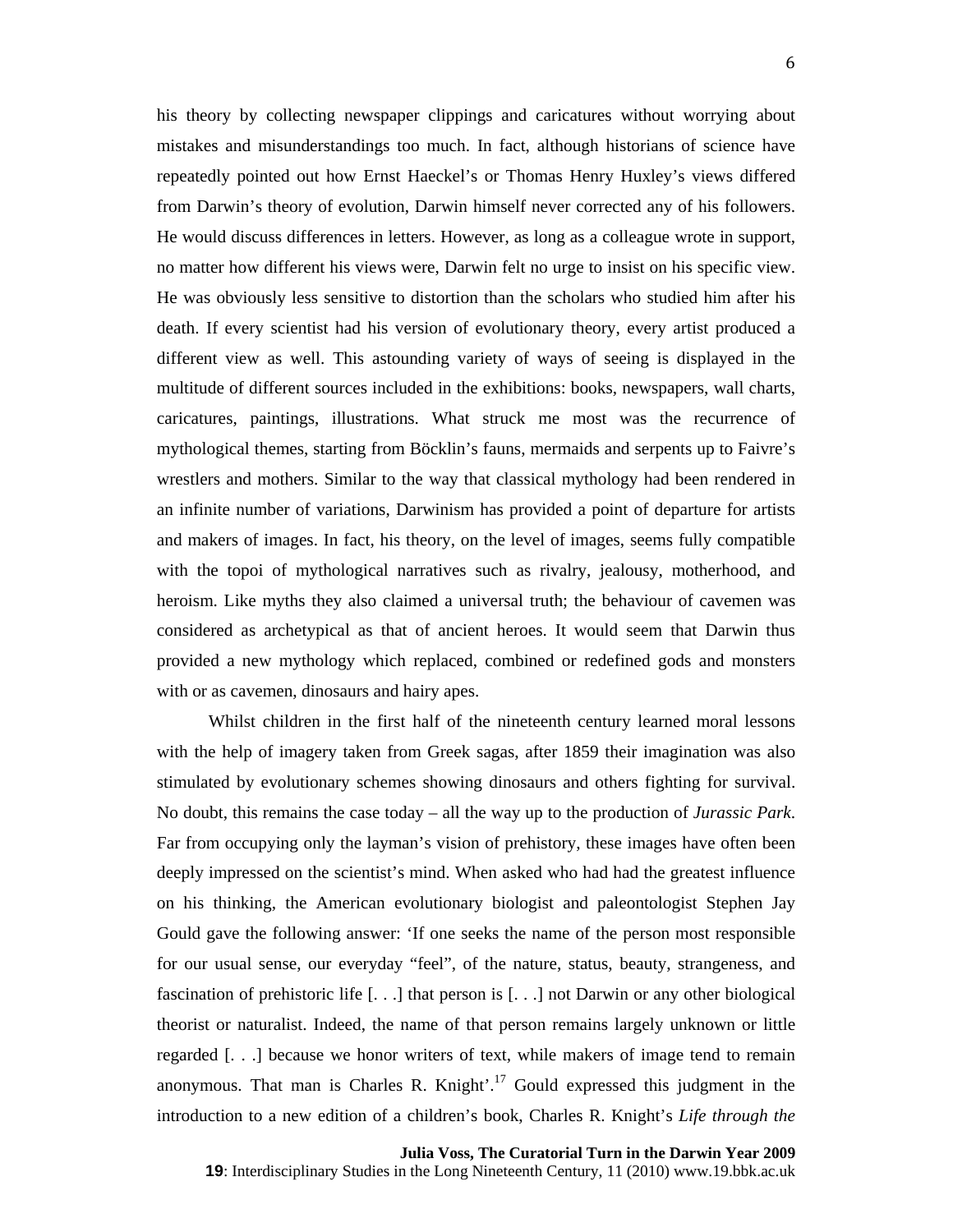*Ages*, which had first appeared in 1946 and told the story of 1,500 million years of evolution in pictures. At the beginning of the twentieth century, the author and illustrator, born in 1874, had painted large murals in the American Museum of Natural History in New York and the Field Museum in Chicago. His tireless and productive efforts in a whole variety of media were mainly responsible for the entry of prehistoric times into American children's experiences of childhood.

For me, the greatest merit of the exhibitions was how they evoked the multitude of narratives that sprang from evolutionary theory. It is a very different story from the one told by neo-Darwinists. Traditionally, Darwin's theory is viewed as a clash between science and religion. In the midst of the large scale mythological paintings dominating the exhibitions we come to understand that, in contrast, evolutionary theory draws from its powerful resonance with existing cultural themes. In Cambridge and Frankfurt one could meet the myths of modern times: gods, heroes and fallen angels in the guise of dinosaurs, cavemen and hairy apes. So, reverting to the initial question: What makes the exhibition superior to the book in this case? Firstly, the auratic presence of the original often largescale paintings make a much more powerful impression on the viewer. Printed in a book as a small reproduction the mythological dimension of the same picture is definitely tamed. Secondly, the plurality of evolutionary theory is mirrored by the plurality of possible paths through the exhibition. While the book tells a story in a linear way, the exhibition opens up a broad range of possibilities to combine, juxtapose and reflect on the objects on display. Moreover, the objects profit from being presented in an art institution where visitors are accustomed to reflecting on different ways of seeing and oscillating meanings. That is what seems to me the most surprising insight of the curatorial turn in the Darwin year. The most efficient way to bring out the kaleidoscope of evolutionary theory is to treat it just like an artwork. Put it on a pedestal and install it in the art museum's white cube!

<sup>&</sup>lt;sup>1</sup> Linda Nochlin, 'The Darwin effect. Evolution and Nineteenth-Century Visual Culture', *Nineteenth*-*Century Art Worldwide*, 2.2 (2003) <http://www.19thc-artworldwide.org/index.php/spring03index/186> [accessed 23 April 2010].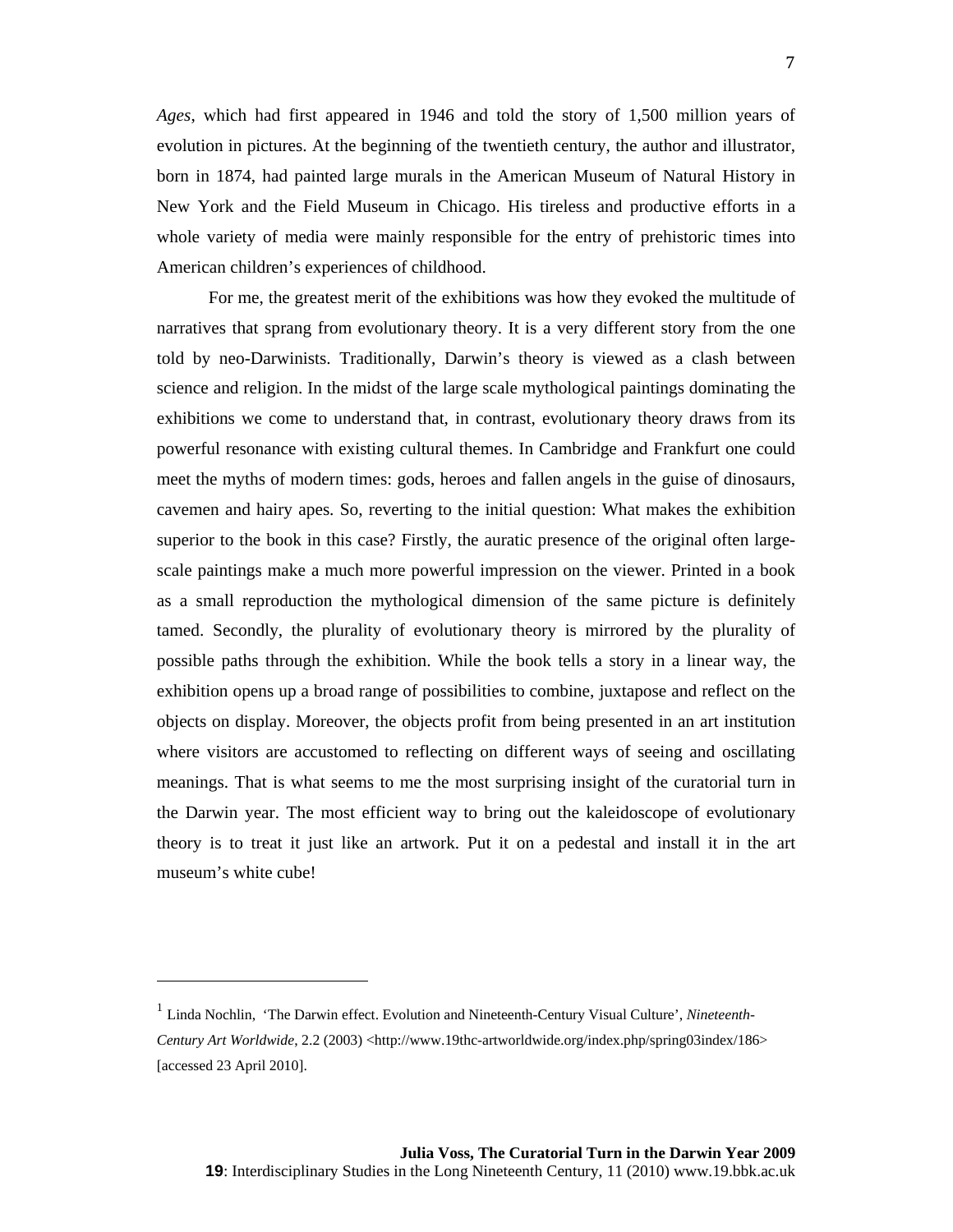<sup>2</sup> See Daniel Birnbaum and Sven-Olov Wallenstein, "Thinking Philosophy, Spatially" in Joseph Backstein, Birnbaum and Wallenstein (eds.) *Thinking Worlds. The Moscow Conference on Philosophy, Politics, and Art*, Berlin/New York, 2008, pp. 123-145.

<u> Andreas Andrews Andrews Andrews Andrews Andrews Andrews Andrews Andrews Andrews Andrews Andrews Andrews Andr</u>

<sup>3</sup> At the Fitzwilliam over 90,000 visitors were counted, a record for the museum (the nearest comparison, with nearly 80 000 visitors, was an exhibition of illuminated manuscripts from Cambridge collections in 2007,which lasted around six weeks longer). At the Yale Center for British Art 25,000 people came to see the exhibition making it one of the institution's top shows ever as well and bumping up its overall attendance by 10 per cent in 2009.

<sup>4</sup> Harriet Ritvo, 'The Darwinian Eye', *Science*, 323 (2009), 1673-4.

<sup>5</sup> Edward Rothstein, 'Darwin's Wake Splashed Artists, Too', *The New York Times*, 2nd March (2009)  $\lt$ http://www.nytimes.com/2009/03/03/arts/design/03muse.html?\_r=1> [accessed 23 April 2010].

<sup>6</sup> Richard Dorment, 'Endless Forms: Charles Darwin at the Fitzwilliam Museum', *Daily Telegraph*, (22 June 2009).

<sup>7</sup> Mathias Schreiber, 'Anschlag auf die Wirklichkeit', *Spiegel*, (2 February 2009),

<http://www.spiegel.de/spiegel/print/d-63947545.html> [accessed 23 April 2010]

<sup>8</sup> Cord Riechelmann, 'Darwinismus ist eine Kunstepoche', *Frankfurter Allgemeine Zeitung*, (5 February 2009),

<http://www.faz.net/s/Rub4DCBF6856807485AAEAE3AF18F229847/Doc~EF7E482847DE74274B3AA6 313A357AEA1~ATpl~Ecommon~Scontent.html> [accessed 23 April 2010].

<sup>9</sup> Marsha Morton, 'Natur and Soul: Austrian Responses to Haeckel's Evolutionary Monism', in *Darwin Art and the Search for Origins*, at the Schirn Kunsthalle in Frankfurt, ed. by Pamela Kort and Max Hollein (Köln: Wienand Verlag, 2009), pp. 126-153.

<sup>10</sup> Michael Tellenbach, Marion Jourdan, Gaelle Rosendahl, Wilfried Rosendahl, 'Gabriel von Max and his "Scientific Collection" ', in *Darwin Art and the Search for Origins*, at the Schirn Kunsthalle in Frankfurt, ed. by Pamela Kort and Max Hollein (Köln: Wienand Verlag, 2009), pp. 188-211.

 $11$  The two exhibitions were 'Iconoclash: Beyond the image wars in science, religion and art' and 'Making things public: The atmospheres of democracy'.

<sup>12</sup> Pamela Kort, 'Arnold Böckling, Max Ernst, and the debate around origins and survivals in Germany and France', in *Darwin Art and the Search for Origins*, pp. 24-53, here p. 27.

<sup>13</sup> There are, of course, exceptions such as the already mentioned Linda Nochlin, see footnote 2. See also Jonathan Smith, *Charles Darwin and Victorian Visual Culture* (Cambridge: Cambridge University Press, 2006).

<sup>14</sup> James A. Secord, 'Halifax keynote address: Knowledge in Transit', *Isis* 95 (2004), 654–672.

<sup>15</sup> See for instance Stephen J. Gould, 'Ladders and Cones: Constraining Evolution by Canonical Icons', in *Hidden Histories of Science*, ed. by Robert B. Silvers (New York: New York Review of Science 1995), pp. 37-67.